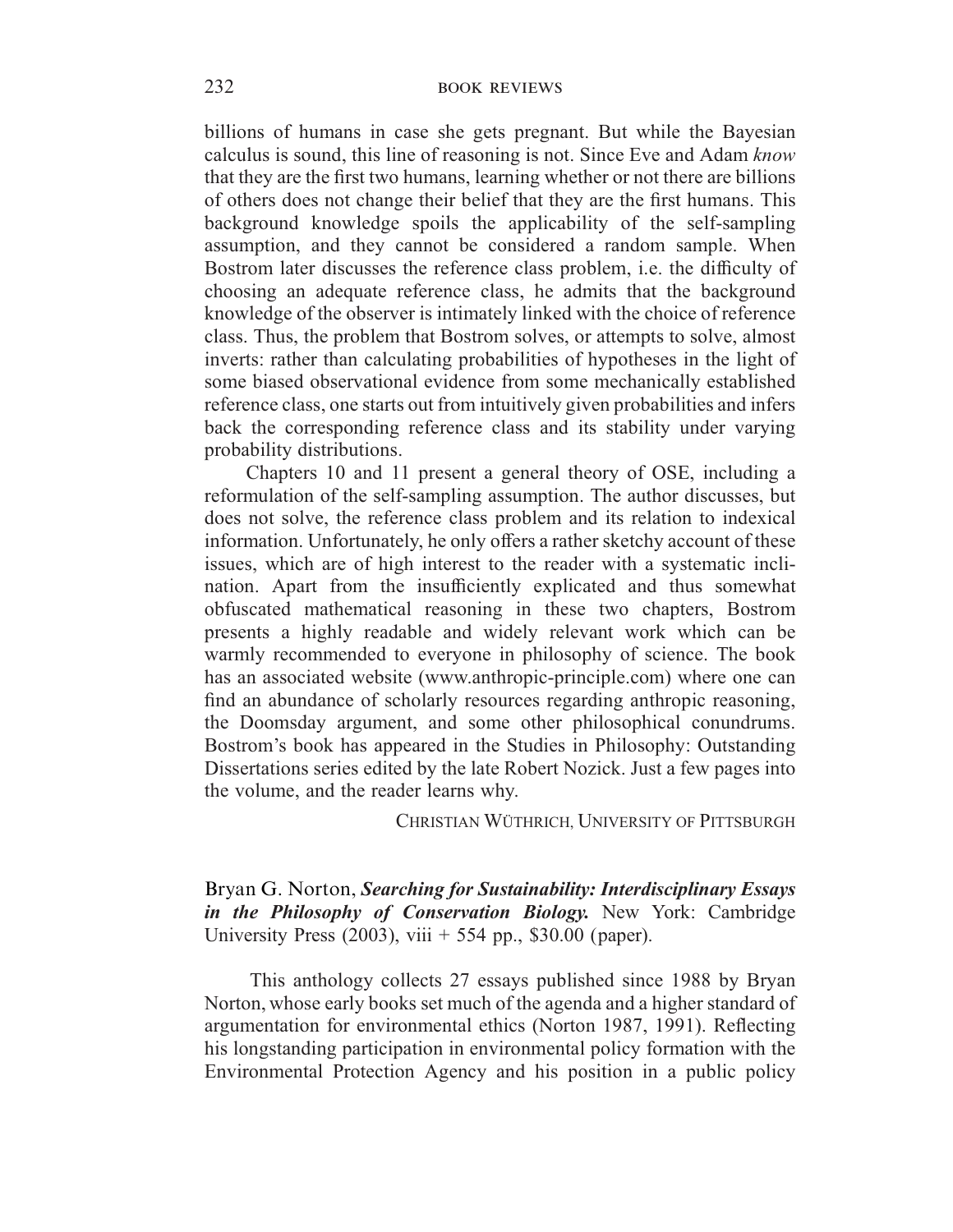school, conservation scientists and environmental policy makers constitute the original audience of these essays; few were originally published in philosophical venues. Norton addresses a diverse set of issues that include: the pragmatism of Thoreau and Aldo Leopold, anthropocentrism vs. nonanthropocentrism concerning environmental values, the relationship between economics, ecosystem valuation, and environmental policy, and the role of spatiotemporal scale in environmental management and policy formation. Given their ambitious scope, the essays are only loosely unified as a search for a better understanding of the concept of sustainability.

For philosophers of science, Norton's discussions of issues of spatiotemporal scale in ecosystem valuation and the value-ladeness of conservation science are the most interesting. This discussion, however, exhibits a major weakness. Norton's conceptual analysis is often not specific or clear enough to be philosophically illuminating. Consider, for instance, the only explicit definition of sustainability presented in the anthology: a relationship between economic and ecological systems such that ''(a) human life can continue indefinitely; (b) human individuals can flourish; (c) human cultures can develop; but in which (d) effects of human activities remain within bounds so as not to destroy the health/integrity of the environmental context of human activities'' (177). Norton does not elucidate the vague notions of individual flourishing or cultural development and the reader can only speculate about the relationship between (b) and (c). Identifying 'integrity of the environmental context' with 'ecosystem integrity,' Norton attempts to illuminate (d) by defining the latter as the maintenance of a region's gamma diversity that has ''held sway historically'' and the ''autonomous processes'' that maintain this diversity (178). Leaving aside the question of what definition of gamma diversity Norton has in mind (Huston 1994) and Norton's problematic ''operational definition'' of 'autonomous' as that which ''allows self-organization'' (177), Norton is not explicit about what historical benchmark is appropriate. Similar to the contentious problem of what historical period restoration ecologists should restore to (Callicot 2002), Norton's omission skirts the question of what temporal period conservationists should use to assess ecosystem integrity. The similar definition of 'ecological integrity of a place' in another essay is no more helpful (491).

Norton's use of ''hierarchy theory'' exhibits the same lack of clarity and specificity. His attention to hierarchy theory is motivated by its focus on spatiotemporal scale (Allen and Starr 1982, O'Neill et. al. 1986). This focus is critical since (i) an adequate understanding of ecosystems requires careful consideration of the spatiotemporal scale(s) at which they have been and should be studied (Levin 1992); (ii) an adequate understanding of ecosystems is crucial to successfully addressing environmental problems;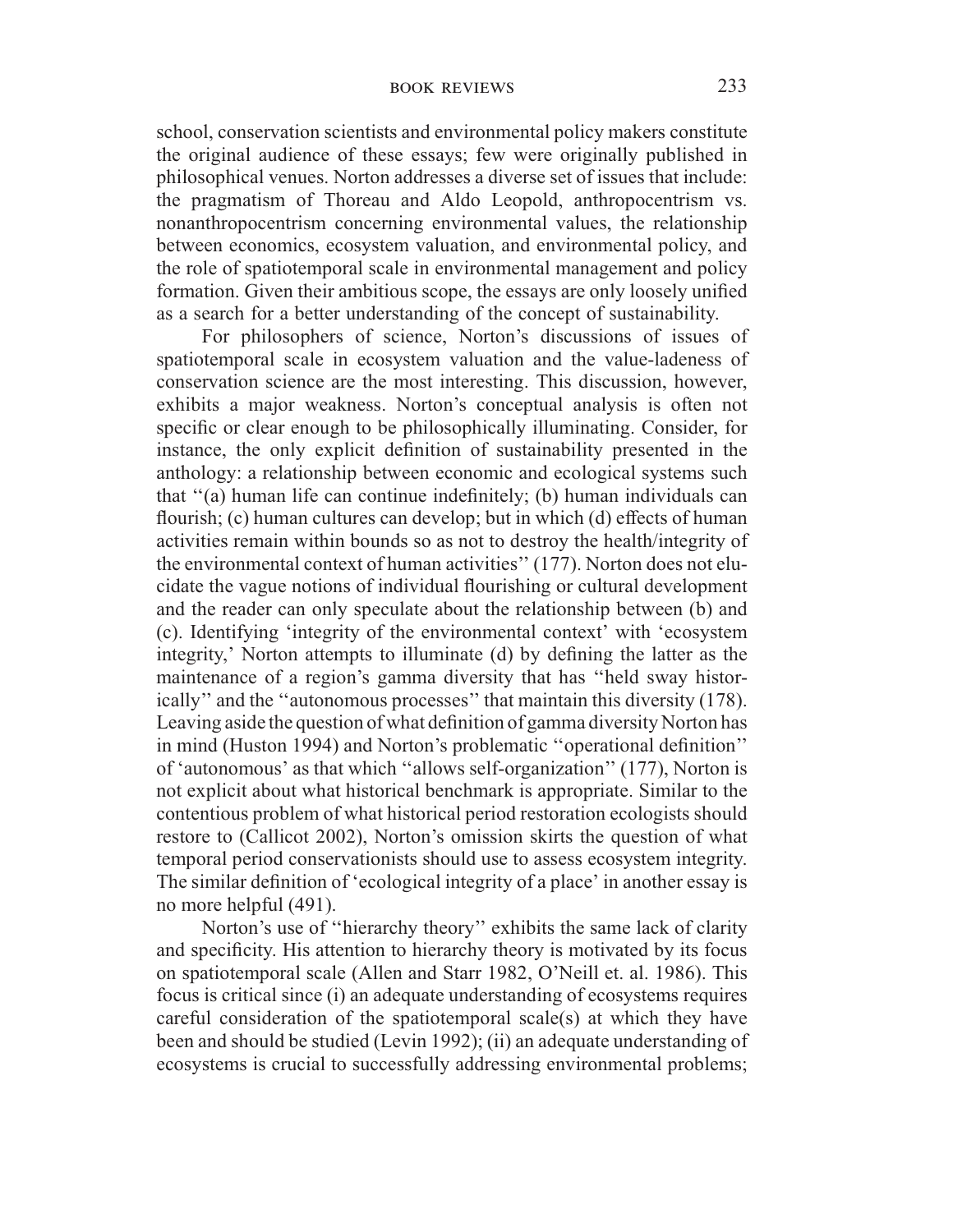and (iii) conservation biologists have paid insufficient attention to (i). It is unclear, however, that anything approaching a scientific hierarchy theory has emerged from this work or, as Norton (282) claims, that it represents ''a new and highly promising theoretical approach'' (Sarkar 1984, Ellner 1987, Ricklefs 1987). For instance, the ''descriptive axioms'' of hierarchy theory that Norton suggest: "(1) that all observation must be from some point inside the hierarchically organized system that is being measured and (2) that smaller subsystems within the hierarchy change at a slower pace that represents a quantum difference from the pace of change in the larger system in which it is embedded–its environment'' (317) only dimly illuminate the concept of a hierarchy and contribute little to a better comprehension of (i). The second axiom (2) is also inconsistent with the claim, made in most of the works devoted to hierarchy theory and made by Norton at other places (65, 214, 229, 282), that smaller subsystems usually change at a more rapid rate than the larger systems that contain them.

Conservation biology is a relatively young science, and it is only beginning to receive the philosophical attention it merits. As part of the distinguished Cambridge Studies in Philosophy and Biology series, this anthology makes an important contribution towards securing the recognition conservation biology deserves within the philosophy of biology. Given the subtitle, however, it is surprising that Norton scarcely discusses conservation biology as a biological science. The essays do not address the epistemological and methodological issues that arise in the modeling of population viability, the prediction of species distributions based on habitat type or other environmental parameters, the prioritization of places based on biodiversity content, or the role ecological theories should or should not play in the science of reserve network design. Since his primary goal is to, ''contribute to a better understanding of the complex process by which environmental policy is proposed, modified, and implemented'' (1), Norton's anthology is more accurately subtitled as essays in the philosophy of environmental policy formation and ecosystem evaluation.

For topics more remote from the philosophy of science, Norton displays an acute sensitivity to philosophical problems and a thorough practical knowledge of the realities of environmental policy formation and ecosystem valuation. Norton's critical analysis of nonanthropocentrism (essays 3, 21) and attempts to value ecosystems monetarily (essays 10– 14, 23), as well as his interpretation of Thoreau and Leopold as pragmatic thinkers (essays  $1-3$ , 5, 8) leaves little to be desired. He demonstrates, for instance, the impotency of nonanthropocentric environmental ethics in contexts where it should matter the most, environmental policy formation and ecosystem valuation (essay 3). With the same eloquence as his earlier books, Norton vividly exploits well-chosen examples to illustrate his